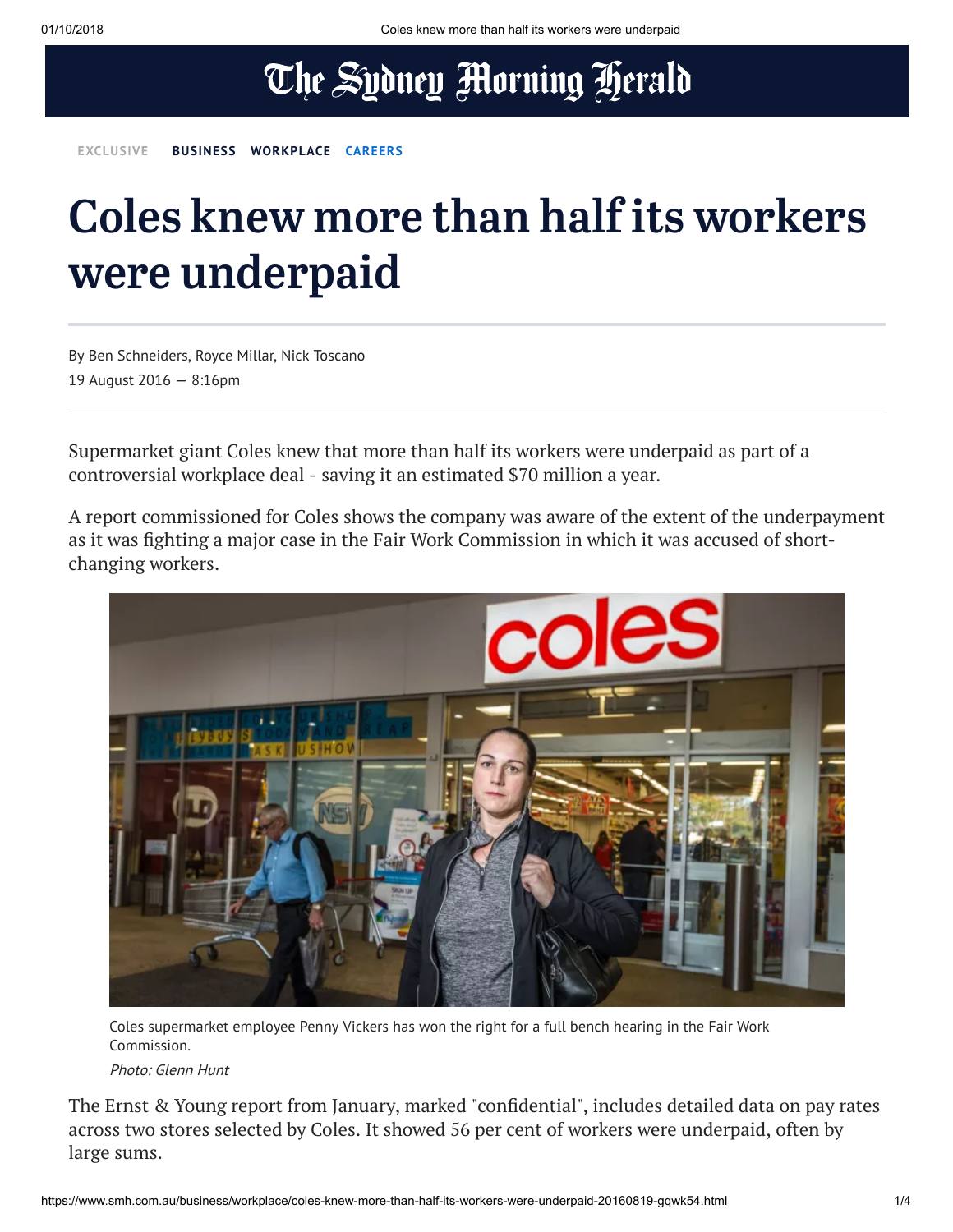The data suggests that about 43,000 of Coles' 77,000 supermarket workers were being paid below the legal award minimum, the basic wages safety net.

The data emerged from a case brought by Duncan Hart, a Coles trolley operator who had appealed to the Fair Work Commission against the tribunal's approval of the Coles workplace deal.

In a landmark decision in May, the Fair Work full [bench](http://www.theage.com.au/business/workplace-relations/coles-underpaid-workers-cut-penalty-rates-tribunal-finds-20160531-gp7vxm.html) found the Coles deal with the Shop, Distributive & Allied Employees Association (SDA) had failed the important legal test that requires that workers are better off overall under any new agreement.

It found that some Coles workers faced "significant" [underpayment](http://www.smh.com.au/national/coles-workers-worse-off-under-deal-with-shoppies-union-20150522-gh7tqy.html) - a fact first revealed by Fairfax Media in 2015.

The Coles deal provided lower (or no) penalty rates for night and weekend shifts. Many of the underpaid workers earn as little as \$10,000 to \$15,000 a year, including working on checkouts, night fill or as cleaners.

Coles is Australia's third largest employer and the extent of what Coles knew about the underpayment, and when, is an ongoing legal issue with a new case underway in the tribunal.

The company and union signed statutory declarations in mid-2015 to the effect that all workers were better off from the deal.

Brisbane night fill worker Penny Vickers, an SDA delegate, said workers did not know they would be underpaid when they voted to approve the deal.

"This is dreadful, what happened," she said. "It's not appropriate to pay less than the award and hide that from employees."

"Why wasn't it brought to our attention? Why were we were asked to vote for an agreement that pays less than the award," she asked. "I'd have never voted for an agreement that would pay me less than the award."

A Coles spokesman defended the deal.

"It is our firm belief that all monetary and non-monetary benefits should be taken into account as well as wages when assessing the overall value of the benefits Coles provides its team members," he said.

The Fair Work decision gave limited weight to the [non-monetary](https://www.fwc.gov.au/documents/decisionssigned/html/2016fwcfb2887.htm) benefits of the Coles deal as it found part-time and casual workers, who make up 80 per cent of the Coles workforce, were hardest hit.

Tim Lyons, Per Capita research fellow and a former ACTU assistant secretary, said Coles would have known all along the effect of its workplace deal on its bottom line and on wages.

"This is an incredibly sophisticated company, they make these claims with the aim of reducing wages costs. Any sense they would have been shocked by the decision - that is just bullshit."

Mr Lyons said the SDA needed to take some responsibility for agreeing to Coles' demands. But he said the bulk of the blame lay with Coles and the Fair Work tribunal which originally approved the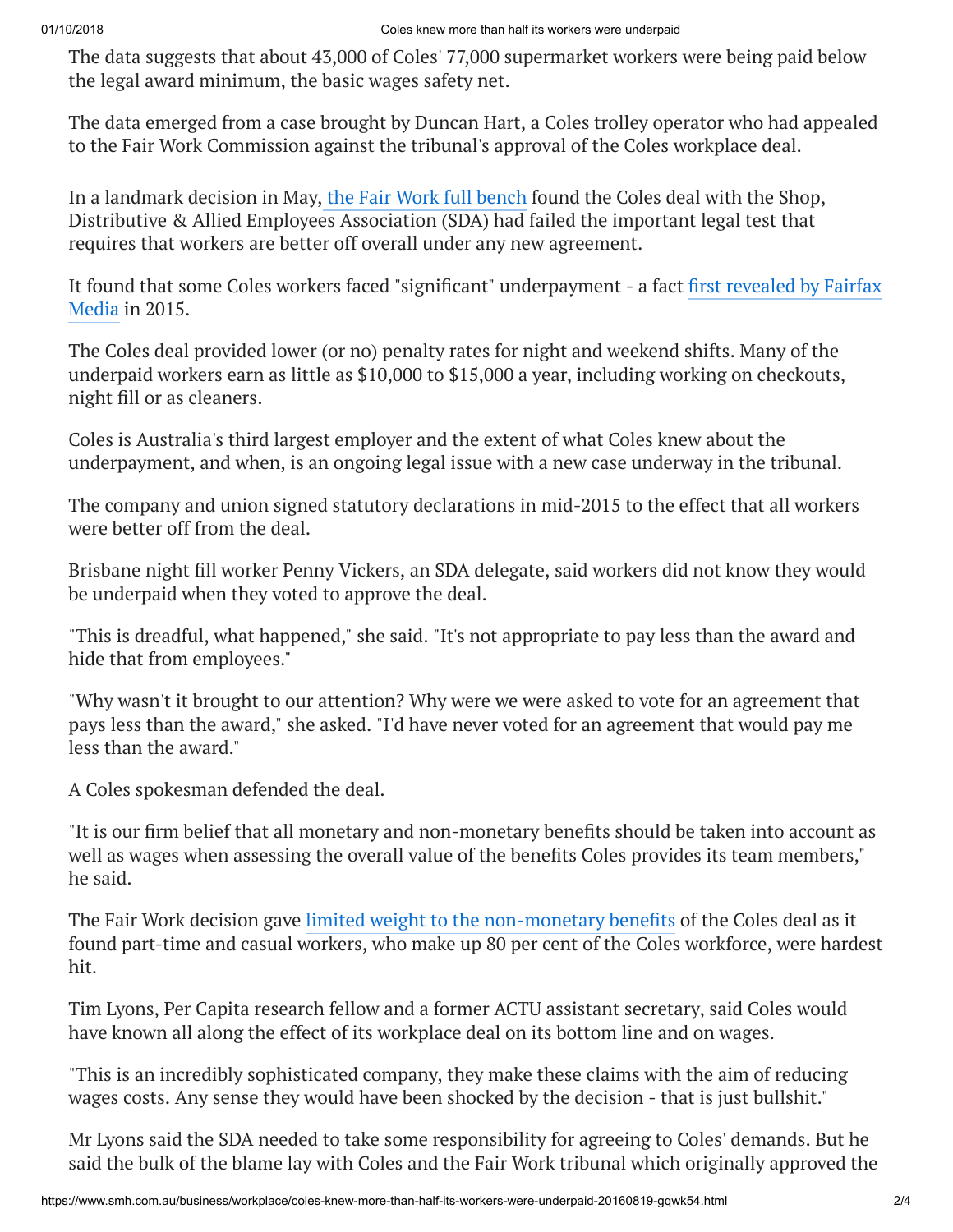agreement.

"They would know the effect these [terms] would have on their bottom-line wage costs," Mr Lyons said of Coles. "In the end, the main responsibility lies with the boss."

As part of the recent Fair Work case, lawyers for Coles commissioned Ernst & Young partner Bruno Cecchini to analyse and report on store rosters from Benalla and Northcote.

The raw data from the January report, analysed by Fairfax Media, shows that the average underpayment was \$1497 a year. Taken across all its stores, that works out to between \$64 million to \$70 million a year.

Industrial researcher Josh Cullinan, who helped bring the original case against Coles, estimates the underpayment to be worth between \$70 million to \$100 million a year.

The overall results are likely to be conservative as the two stores featured in the case study have relatively limited trading hours.

Since the full bench decision in late May, Coles has refused to negotiate a new agreement with the union. Workers have instead been reverted to a 2011 agreement with Coles undertaking to keep the higher base pay rates from the 2015 deal.

Ms Vickers has now taken action at the Fair Work Commission to terminate that 2011 agreement.

A successful challenge would result in Coles workers being moved onto the award which pays lower hourly base rates of pay but much higher penalties and night payments.

The confidential Coles figures are embarrassing for the SDA which has consistently argued that the "vast majority" of its members were better off under the deal.

It also raises questions about a [string of similar](https://www.smh.com.au/business/workplace-relations/hamburgled-mcdonalds-coles-woolworths-workers-lose-in-union-pay-deals-20160518-goycw5.html) agreements across the retail and fast food sectors.

The full bench ruling has rocked the conservative union, which is renowned for its social agenda, including opposition to same-sex marriage. It recently said it would no longer have a position on the issue.

That allowed the ACTU this week to finally come out in support of marriage equality.

Do you know more? Contact us securely via [Journotips](https://app.whispli.com/reports/add/BenSchneidersFairfaxMedia)

Follow Ben [Schneiders](https://www.facebook.com/benschneidersjournalist/) on Facebook



#### **Ben [Schneiders](https://www.smh.com.au/by/ben-schneiders-hveq2)**

f

 $G^+$ 

Ben Schneiders is an investigative reporter at The Age with a background reporting on industrial relations, business, politics and social issues. A two-time Walkley Award winner, he has been part of The Age's investigative unit since 2015.